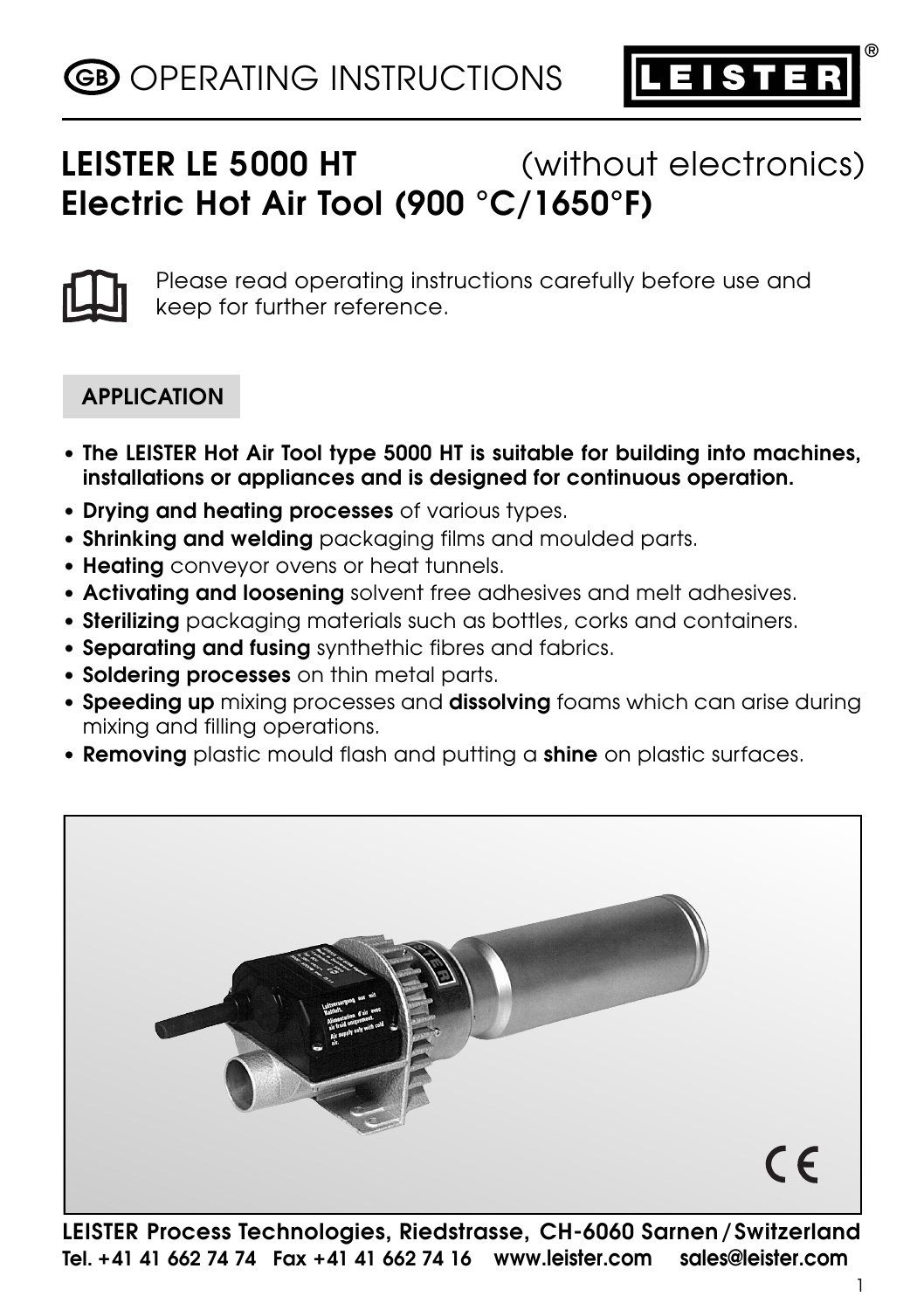

# **WARNING**



**Danger!** When opening up the tool, live components and connections are exposed. Therefore, before opening it, unplug the tool to ensure disconnection from the mains.



Incorrect installation and use of hot air tools can present a **fire and explosion hazard.** The specified minimum air flow must be absolutely adhered to.



Do not touch the element housing and nozzle when hot as they can cause **burns.** Do not point the hot air flow at people or animals.



# **CAUTION**



The **voltage rating** stated on the tool should correspond to the mains voltage.



**The tool should be earthed using a protective conductor.**



Protect the tool from **damp** and **wet.**



The equipment should not be operated **without supervision.**

### **TECHNICAL DATA**

| Voltage                  | V~           | $3 \times 400$  |
|--------------------------|--------------|-----------------|
| <b>Power consumption</b> | kW           | 10.8            |
| Frequency                | Hz           | 50/60           |
| Min. Airflow             | I/min.       | 635             |
| Max. Temp.               | $^{\circ}$ C | 900             |
| Max. Temp.               | $\circ$ F    | 1650            |
| Size L x B x H           | mm           | 375 x 108 x 112 |
| Weight                   | kg           | 2.25            |
|                          |              |                 |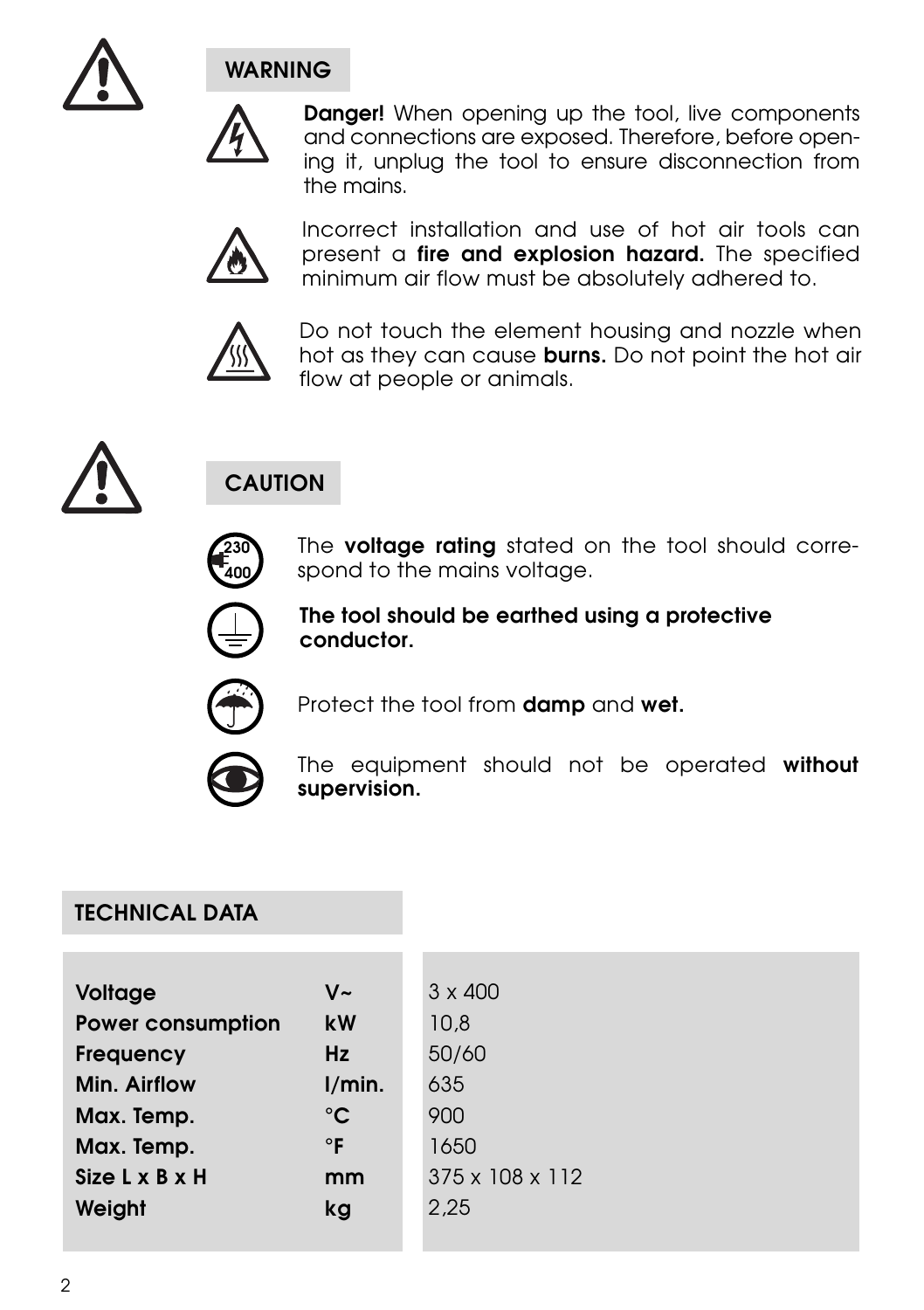# **Description of tool**



- 1. Protective sleeve for cable to mains
- 2. Air intake connection Ø 38
- 3. Connection housing
- 4. Installation stand
- 5. Element housing with protective sleeve

### **Installation**

- The tool should be fixed by using four M4 screws on the **installation stand (4).**
- When installing the tool, ensure that:
	- only cold air is sucked in
	- no (warm air) back pressure develops
	- the hot air tool is not in direct line of another hot air tool.
- Protect the tool from vibration and shock.
- Installation dimensions in mm



# **Air supply**

- **To protect the tool and the element, the air flow must under no circumstances fall below the specified minimum, and the maximum temperature (measured 3 mm in front of the element housing) must under no circumstances be exceeded. Should the air flow be interrupted or the air flow fall below the minimum, the mains must be disconnected at the same time.**
- LEISTER blowers must be used for the air supply (pay attention to the direction of rotation and the electrical connection).
- For use in a dusty environment the tool should be fitted with a LEISTER stainless steel filter on the air intake connection. Where a particularly critical dust problem exists (eg metal, electrically charged or damp dust) special filters must be used to avoid short circuiting the tool.
- The hot air tool should only be supplied with air up to a max. 100ºC.